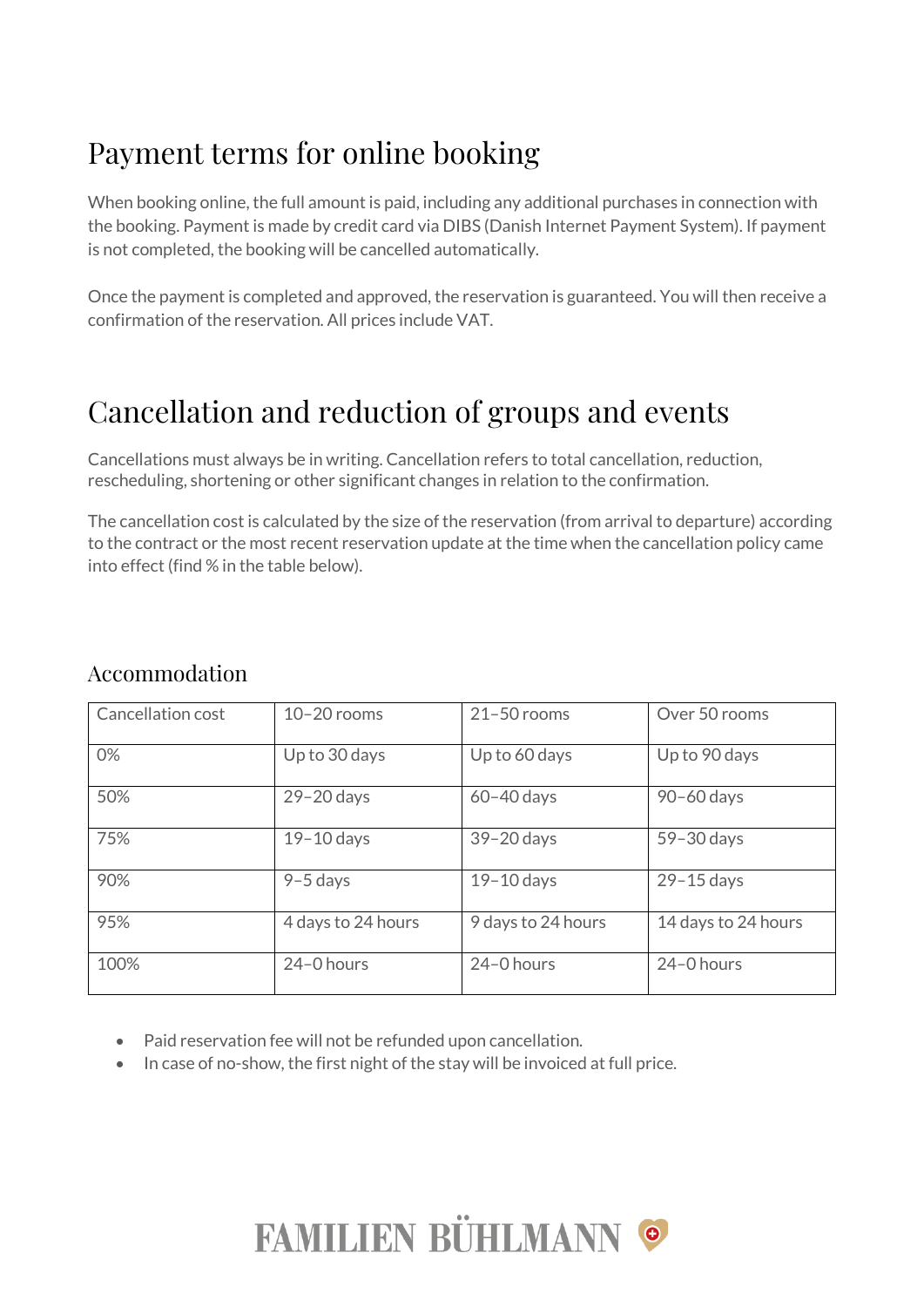### Event

| Cancellation cost | Up to 30 people    | Up to 50 people    | Over 50 people      |
|-------------------|--------------------|--------------------|---------------------|
| 0%                | Up to 45 days      | Up to 60 days      | Up to 90 days       |
| 50%               | $45 - 21$ days     | $60 - 40$ days     | 90-60 days          |
| 75%               | $20 - 15$ days     | 39-20 days         | 59-30 days          |
| 90%               | $15 - 5$ days      | $19-10$ days       | $29 - 15$ days      |
| 95%               | 4 days to 24 hours | 9 days to 24 hours | 14 days to 24 hours |
| 100%              | 24-0 hours         | 24-0 hours         | 24-0 hours          |

#### Overnight stay with breakfast 1–4 rooms

Cancellation must be made no later than 18:00 on the day before arrival. After this time, cancellation will then be invoiced at full price.

#### Overnight stay with breakfast 5–9 rooms

Cancellation must be made no later than 72 hours before arrival. A reduction by 1 room can be made until 18:00 on the day before arrival. After this time, cancellation/reduction will be invoiced at full price.

#### Récit and tasting stays 1–4 rooms

Cancellation must be made no later than 48 hours before arrival. After this time, cancellation will be invoiced at full price.

#### Récit and tasting stays 5–9 rooms

Cancellation must be made no later than 96 hours before arrival. A reduction by 1 room can be made until 18:00, 48 hours before to arrival. After this time, cancellation/reduction will be invoiced at full price.

#### Overnight stay with dinner and breakfast 1–4 rooms

Cancellation must be made no later than 18:00, before arrival. After this time, cancellation will be invoiced at full price.